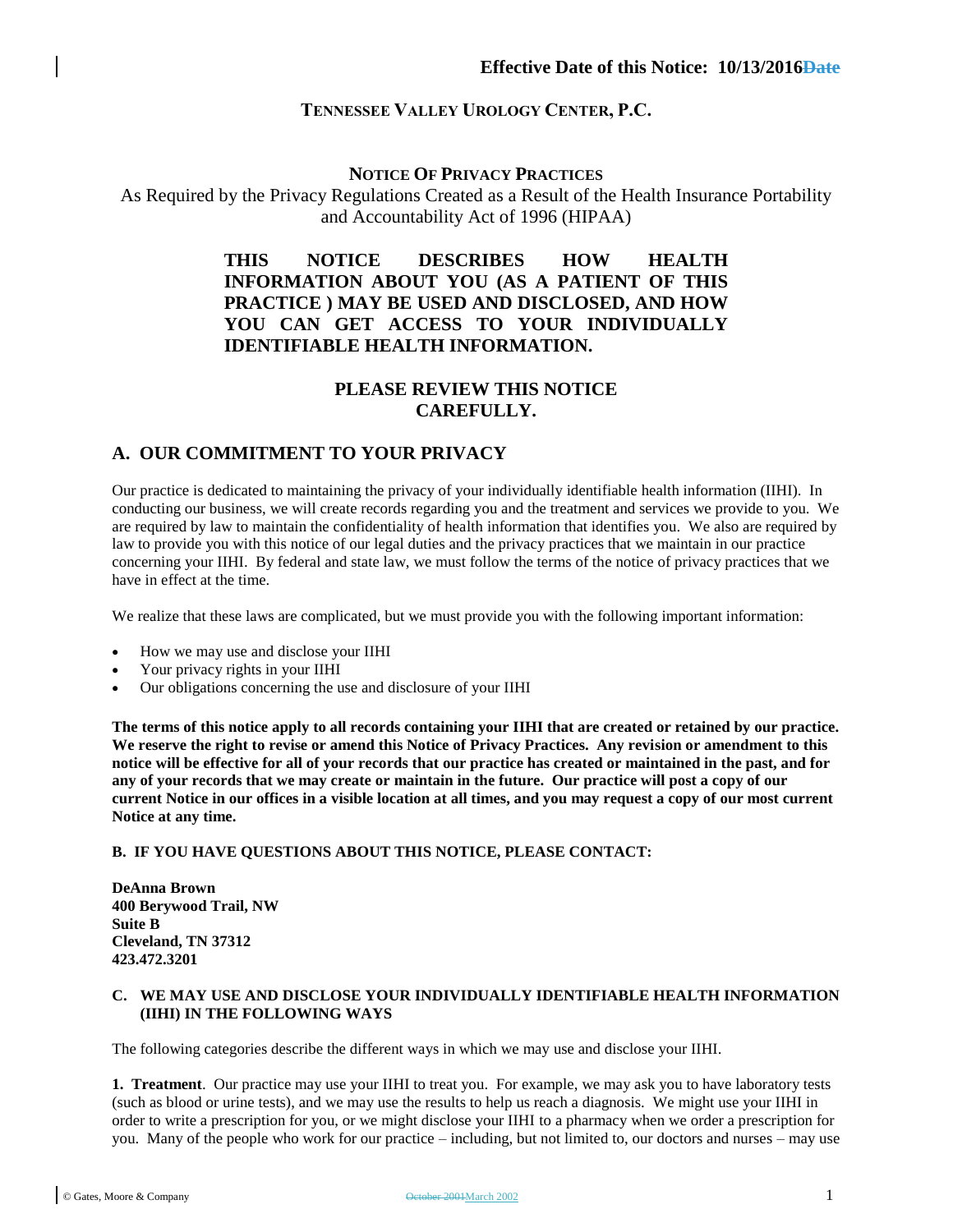or disclose your IIHI in order to treat you or to assist others in your treatment. Additionally, we may disclose your IIHI to others who may assist in your care, such as your spouse, children or parents.

**2. Payment**. Our practice may use and disclose your IIHI in order to bill and collect payment for the services and items you may receive from us. For example, we may contact your health insurer to certify that you are eligible for benefits (and for what range of benefits), and we may provide your insurer with details regarding your treatment to determine if your insurer will cover, or pay for, your treatment. We also may use and disclose your IIHI to obtain payment from third parties that may be responsible for such costs, such as family members. Also, we may use your IIHI to bill you directly for services and items.

**3. Health Care Operations**. Our practice may use and disclose your IIHI to operate our business. As examples of the ways in which we may use and disclose your information for our operations, our practice may use your IIHI to evaluate the quality of care you received from us, or to conduct cost-management and business planning activities for our practice.

## **OPTIONAL:**

**4. Appointment Reminders**. Our practice may use and disclose your IIHI to contact you and remind you of an appointment.

#### **OPTIONAL:**

**5. Treatment Options**. Our practice may use and disclose your IIHI to inform you of potential treatment options or alternatives.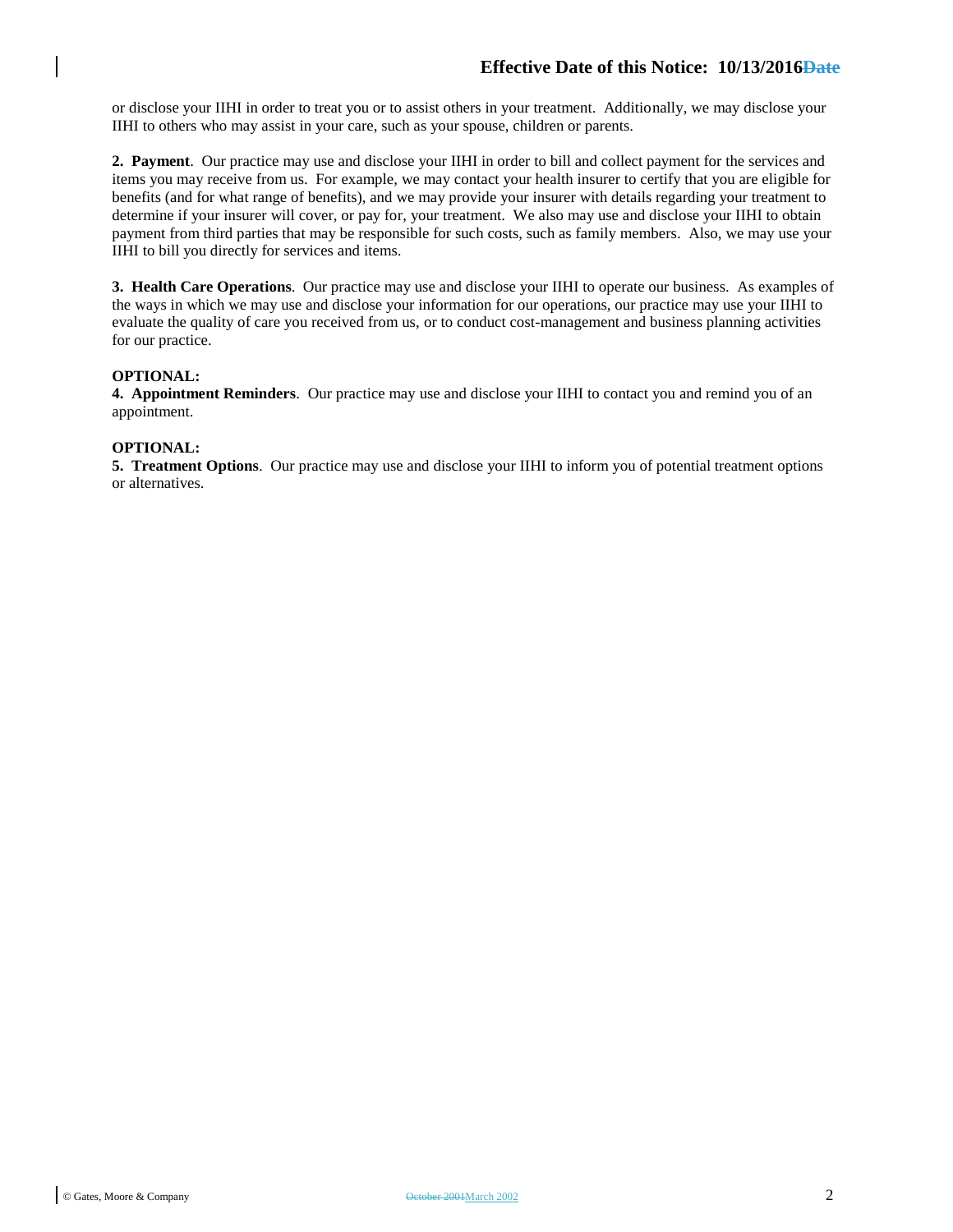## **OPTIONAL:**

**6. Health-Related Benefits and Services**. Our practice may use and disclose your IIHI to inform you of healthrelated benefits or services that may be of interest to you.

## **OPTIONAL:**

**7. Release of Information to Family/Friends**. Our practice may release your IIHI to a friend or family member that is involved in your care, or who assists in taking care of you. For example, a parent or guardian may ask that a babysitter take their child to the pediatrician's office for treatment of a cold. In this example, the babysitter may have access to this child's medical information.

**8. Disclosures Required By Law**. Our practice will use and disclose your IIHI when we are required to do so by federal, state or local law.

## **D. USE AND DISCLOSURE OF YOUR IIHI IN CERTAIN SPECIAL CIRCUMSTANCES**

The following categories describe unique scenarios in which we may use or disclose your identifiable health information:

**1. Public Health Risks**. Our practice may disclose your IIHI to public health authorities that are authorized by law to collect information for the purpose of:

- maintaining vital records, such as births and deaths
- reporting child abuse or neglect
- preventing or controlling disease, injury or disability
- notifying a person regarding potential exposure to a communicable disease
- notifying a person regarding a potential risk for spreading or contracting a disease or condition
- reporting reactions to drugs or problems with products or devices
- notifying individuals if a product or device they may be using has been recalled
- notifying appropriate government agency(ies) and authority(ies) regarding the potential abuse or neglect of an adult patient (including domestic violence); however, we will only disclose this information if the patient agrees or we are required or authorized by law to disclose this information
- notifying your employer under limited circumstances related primarily to workplace injury or illness or medical surveillance.

**2. Health Oversight Activities**. Our practice may disclose your IIHI to a health oversight agency for activities authorized by law. Oversight activities can include, for example, investigations, inspections, audits, surveys, licensure and disciplinary actions; civil, administrative, and criminal procedures or actions; or other activities necessary for the government to monitor government programs, compliance with civil rights laws and the health care system in general.

**3. Lawsuits and Similar Proceedings**. Our practice may use and disclose your IIHI in response to a court or administrative order, if you are involved in a lawsuit or similar proceeding. We also may disclose your IIHI in response to a discovery request, subpoena, or other lawful process by another party involved in the dispute, but only if we have made an effort to inform you of the request or to obtain an order protecting the information the party has requested.

**4. Law Enforcement**. We may release IIHI if asked to do so by a law enforcement official:

- Regarding a crime victim in certain situations, if we are unable to obtain the person's agreement
- Concerning a death we believe has resulted from criminal conduct
- Regarding criminal conduct at our offices
- In response to a warrant, summons, court order, subpoena or similar legal process
- To identify/locate a suspect, material witness, fugitive or missing person
- In an emergency, to report a crime (including the location or victim(s) of the crime, or the description, identity or location of the perpetrator)

## **OPTIONAL**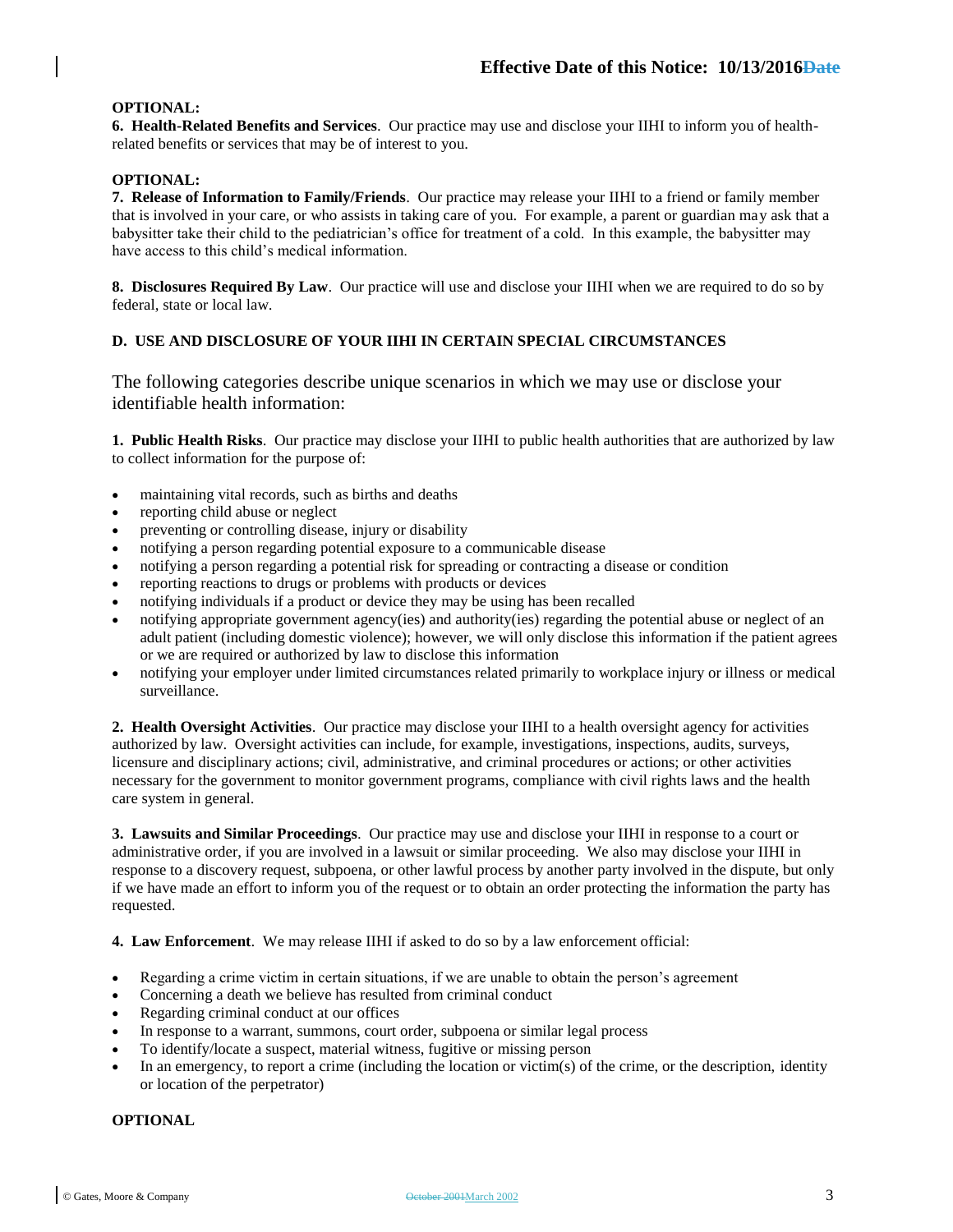**5. Deceased Patients**. Our practice may release IIHI to a medical examiner or coroner to identify a deceased individual or to identify the cause of death. If necessary, we also may release information in order for funeral directors to perform their jobs.

## **OPTIONAL**

**6. Organ and Tissue Donation**. Our practice may release your IIHI to organizations that handle organ, eye or tissue procurement or transplantation, including organ donation banks, as necessary to facilitate organ or tissue donation and transplantation if you are an organ donor.

## **OPTIONAL**

**7. Research**. Our practice may use and disclose your IIHI for research purposes in certain limited circumstances. We will obtain your written authorization to use your IIHI for research purposes except when: (a) our use or disclosure was approved by an Institutional Review Board or a Privacy Board; (b) we obtain the oral or written agreement of a researcher that (i) the information being sought is necessary for the research study; (ii) the use or disclosure of your IIHI is being used only for the research and (iii) the researcher will not remove any of your IIHI from our practice; or (c) the IIHI sought by the researcher only relates to decedents and the researcher agrees either orally or in writing that the use or disclosure is necessary for the research and, if we request it, to provide us with proof of death prior to access to the IIHI of the decedents.

**8. Serious Threats to Health or Safety**. Our practice may use and disclose your IIHI when necessary to reduce or prevent a serious threat to your health and safety or the health and safety of another individual or the public. Under these circumstances, we will only make disclosures to a person or organization able to help prevent the threat.

**9. Military**. Our practice may disclose your IIHI if you are a member of U.S. or foreign military forces (including veterans) and if required by the appropriate authorities.

**10. National Security**. Our practice may disclose your IIHI to federal officials for intelligence and national security activities authorized by law. We also may disclose your IIHI to federal officials in order to protect the President, other officials or foreign heads of state, or to conduct investigations.

**11. Inmates**. Our practice may disclose your IIHI to correctional institutions or law enforcement officials if you are an inmate or under the custody of a law enforcement official. Disclosure for these purposes would be necessary: (a) for the institution to provide health care services to you, (b) for the safety and security of the institution, and/or (c) to protect your health and safety or the health and safety of other individuals.

**12. Workers' Compensation**. Our practice may release your IIHI for workers' compensation and similar programs.

## **E. YOUR RIGHTS REGARDING YOUR IIHI**

You have the following rights regarding the IIHI that we maintain about you:

**1. Confidential Communications**. You have the right to request that our practice communicate with you about your health and related issues in a particular manner or at a certain location. For instance, you may ask that we contact you at home, rather than work. In order to request a type of confidential communication, you must make a written request to **DeAnna Brown 423.472.3201** specifying the requested method of contact, or the location where you wish to be contacted. Our practice will accommodate **reasonable** requests. You do not need to give a reason for your request.

**2. Requesting Restrictions**. You have the right to request a restriction in our use or disclosure of your IIHI for treatment, payment or health care operations. Additionally, you have the right to request that we restrict our disclosure of your IIHI to only certain individuals involved in your care or the payment for your care, such as family members and friends. **We are not required to agree to your request**; however, if we do agree, we are bound by our agreement except when otherwise required by law, in emergencies, or when the information is necessary to treat you. In order to request a restriction in our use or disclosure of your IIHI, you must make your request in writing to **DeAnna Brown 423.472.3201**. Your request must describe in a clear and concise fashion:

(a) the information you wish restricted;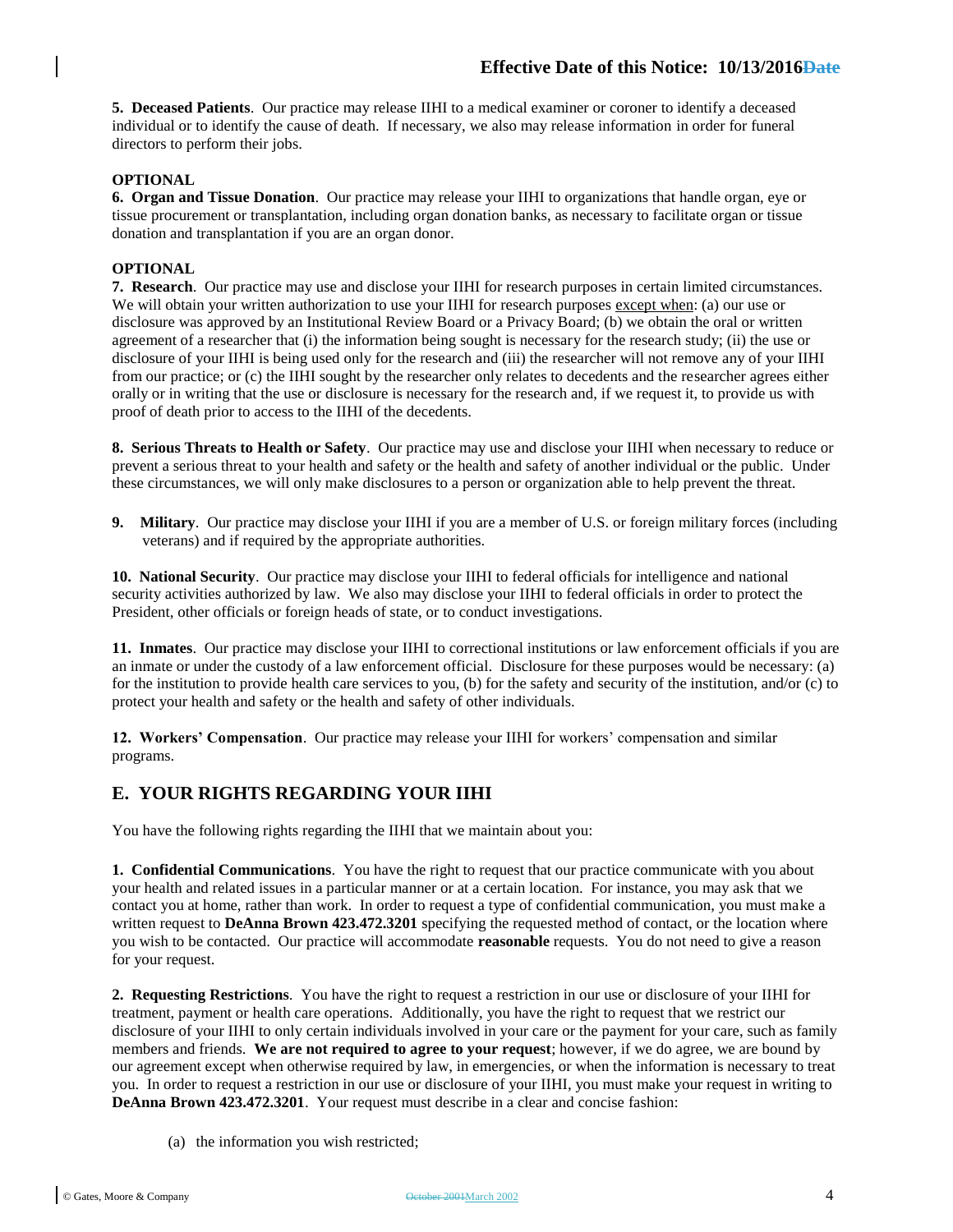- (b) whether you are requesting to limit our practice's use, disclosure or both; and
- (c) to whom you want the limits to apply.

**3. Inspection and Copies**. You have the right to inspect and obtain a copy of the IIHI that may be used to make decisions about you, including patient medical records and billing records, but not including psychotherapy notes. You must submit your request in writing to **DeAnna Brown 423.472.3201** in order to inspect and/or obtain a copy of your IIHI. Our practice may charge a fee for the costs of copying, mailing, labor and supplies associated with your request. Our practice may deny your request to inspect and/or copy in certain limited circumstances; however, you may request a review of our denial. Another licensed health care professional chosen by us will conduct reviews.

**4. Amendment**. You may ask us to amend your health information if you believe it is incorrect or incomplete, and you may request an amendment for as long as the information is kept by or for our practice. To request an amendment, your request must be made in writing and submitted to **DeAnna Brown 423.472.3201**. You must provide us with a reason that supports your request for amendment. Our practice will deny your request if you fail to submit your request (and the reason supporting your request) in writing. Also, we may deny your request if you ask us to amend information that is in our opinion: (a) accurate and complete; (b) not part of the IIHI kept by or for the practice; (c) not part of the IIHI which you would be permitted to inspect and copy; or (d) not created by our practice, unless the individual or entity that created the information is not available to amend the information.

**5. Accounting of Disclosures**. All of our patients have the right to request an "accounting of disclosures." An "accounting of disclosures" is a list of certain non-routine disclosures our practice has made of your IIHI for nontreatment or operations purposes. Use of your IIHI as part of the routine patient care in our practice is not required to be documented. For example, the doctor sharing information with the nurse; or the billing department using your information to file your insurance claim. In order to obtain an accounting of disclosures, you must submit your request in writing to **DeAnna Brown 423.472.3201**. All requests for an "accounting of disclosures" must state a time period, which may not be longer than six (6) years from the date of disclosure and may not include dates before April 14, 2003. The first list you request within a 12-month period is free of charge, but our practice may charge you for additional lists within the same 12-month period. Our practice will notify you of the costs involved with additional requests, and you may withdraw your request before you incur any costs.

**6. Right to a Paper Copy of This Notice**. You are entitled to receive a paper copy of our notice of privacy practices. You may ask us to give you a copy of this notice at any time. To obtain a paper copy of this notice, contact **DeAnna Brown 423.472.3201**.

**7. Right to File a Complaint**. If you believe your privacy rights have been violated, you may file a complaint with our practice or with the Secretary of the Department of Health and Human Services. To file a complaint with our practice, contact **DeAnna Brown 423.472.3201**. All complaints must be submitted in writing. **You will not be penalized for filing a complaint**.

**8. Right to Provide an Authorization for Other Uses and Disclosures**. Our practice will obtain your written authorization for uses and disclosures that are not identified by this notice or permitted by applicable law. Any authorization you provide to us regarding the use and disclosure of your IIHI may be revoked at any time in writing. After you revoke your authorization, we will no longer use or disclose your IIHI for the reasons described in the authorization. Please note, we are required to retain records of your care.

Again, if you have any questions regarding this notice or our health information privacy policies, please contact **DeAnna Brown 423.472.3201.**